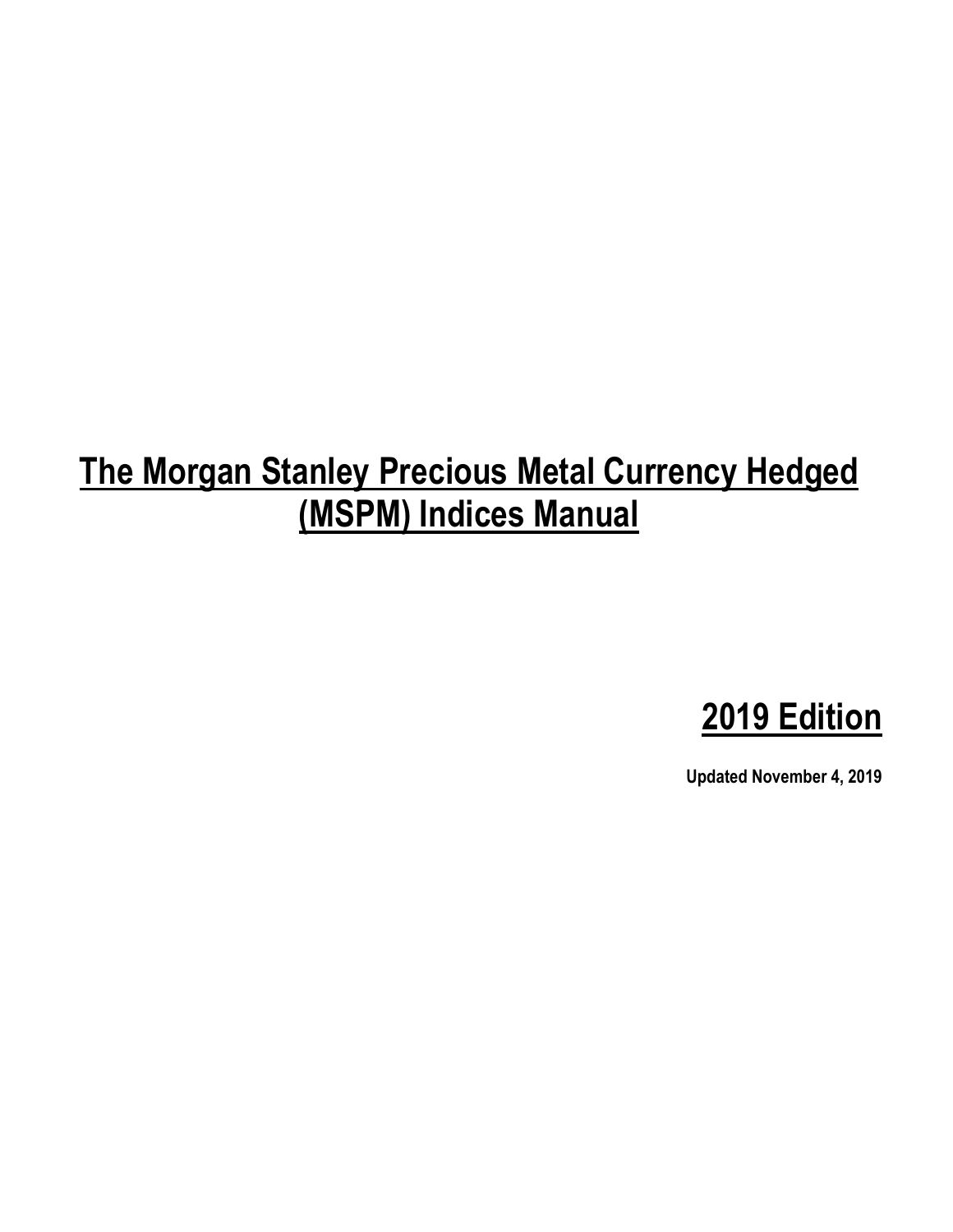The data and information (the "Information") presented in this MSPM Indices Manual reflect the methodology (the "MSPM Indices Methodology") for calculating and determining the level of each of the MSPM Indices (the "MSPM Indices" or individually, an "MSPM Index"). Upon launch in 2013, this MSPM Indices Manual and the MSPM Indices Methodology were created, compiled, and published, by the Morgan Stanley Institutional Research Department. As of April 10, 2017, the Morgan Stanley Fixed Income Sales and Trading Department took the role of index sponsor (the "Index Sponsor") and Morgan Stanley India Financial Services Private Limited took the role of compiling and publishing all the MSPM Indices. This MSPM Indices Manual and the MSPM Indices Methodology are the exclusive property of Morgan Stanley & Co. LLC ("Morgan Stanley").

The Information and the MSPM Indices Methodology may not be used as the basis of any product, or reproduced, redistributed or transmitted in whole or part, in any form or by any means, electronic or mechanical, including photocopying, or by any information storage or retrieval system, without the express prior written consent of Morgan Stanley.

The Information and the MSPM Indices Methodology are not intended, and should not be construed, as an offer to sell, or a solicitation of an offer to purchase, any securities or other financial instruments. Each of Morgan Stanley and its affiliates and their officers, directors and employees may have positions or engage in transactions in securities or other financial instruments based on or indexed or otherwise related to the MSPM Indices.

MORGAN STANLEY, THE INDEX SPONSOR, ANY AFFILIATE OF MORGAN STANLEY OR ANY OTHER PARTY INVOLVED IN, OR RELATED TO, MAKING OR COMPILING ANY MSPM INDEX (INDIVIDUALLY AND COLLECTIVELY "COVERED PARTY" OR "COVERED PARTIES") SHALL HAVE NO LIABILITY, CONTINGENT OR OTHERWISE, TO ANY PERSON OR ENTITY FOR THE QUALITY, ACCURACY, TIMELINESS AND/OR COMPLETENESS OF THE INFORMATION, THE MSPM INDICES, THE MSPM INDICES METHODOLOGY OR ANY DATA INCLUDED IN THIS MSPM INDICES MANUAL, OR FOR DELAYS, OMISSIONS OR INTERRUPTIONS IN THE DELIVERY OF THE MSPM INDICES OR DATA RELATED THERETO. THE COVERED PARTIES MAKE NO WARRANTY, EXPRESS OR IMPLIED, AS TO THE RESULTS TO BE OBTAINED BY ANY PERSON OR ENTITY IN CONNECTION WITH ANY USE OF THE MSPM INDICES OR , THE MSPM INDICES METHODOLOGY, INCLUDING BUT NOT LIMITED TO THE TRADING OF OR INVESTMENTS IN PRODUCTS BASED ON OR INDEXED OR RELATED TO THE MSPM INDICES, ANY DATA RELATED THERETO OR ANY COMPONENTS THEREOF. THE COVERED PARTIES MAKE NO EXPRESS OR IMPLIED WARRANTIES, AND HEREBY EXPRESSLY DISCLAIM ALL WARRANTIES OF MERCHANTABILITY OR FITNESS FOR A PARTICULAR PURPOSE OR USE WITH RESPECT TO THE INFORMATION, THE MSPM INDICES, THE MSPM INDICES METHODOLOGY OR ANY DATA RELATED THERETO. WITHOUT LIMITING ANY OF THE FOREGOING, IN NO EVENT SHALL THE COVERED PARTIES HAVE ANY LIABILITY FOR ANY SPECIAL, PUNITIVE, INDIRECT OR CONSEQUENTIAL DAMAGES (INCLUDING LOST PROFITS) IN CONNECTION WITH ANY USE BY ANY PERSON OF THE MSPM INDICES, THE MSPM INDICES METHODOLOGY OR ANY PRODUCTS BASED ON OR INDEXED OR RELATED THERETO, EVEN IF NOTIFIED OF THE POSSIBILITY OF SUCH DAMAGES.

This edition of the MSPM Indices Manual reflects the methodology that will be utilized with respect to the determination and calculation of the MSPM Indices as of November 4<sup>th</sup>, 2019, unless amended in accordance with the provisions herein. After November  $4<sup>th</sup>$ , 2019, the methodology shall remain in effect until amended or replaced by an updated version. However, the MSPM Methodology is subject to revision and adjustment by the Index Sponsor, as described herein.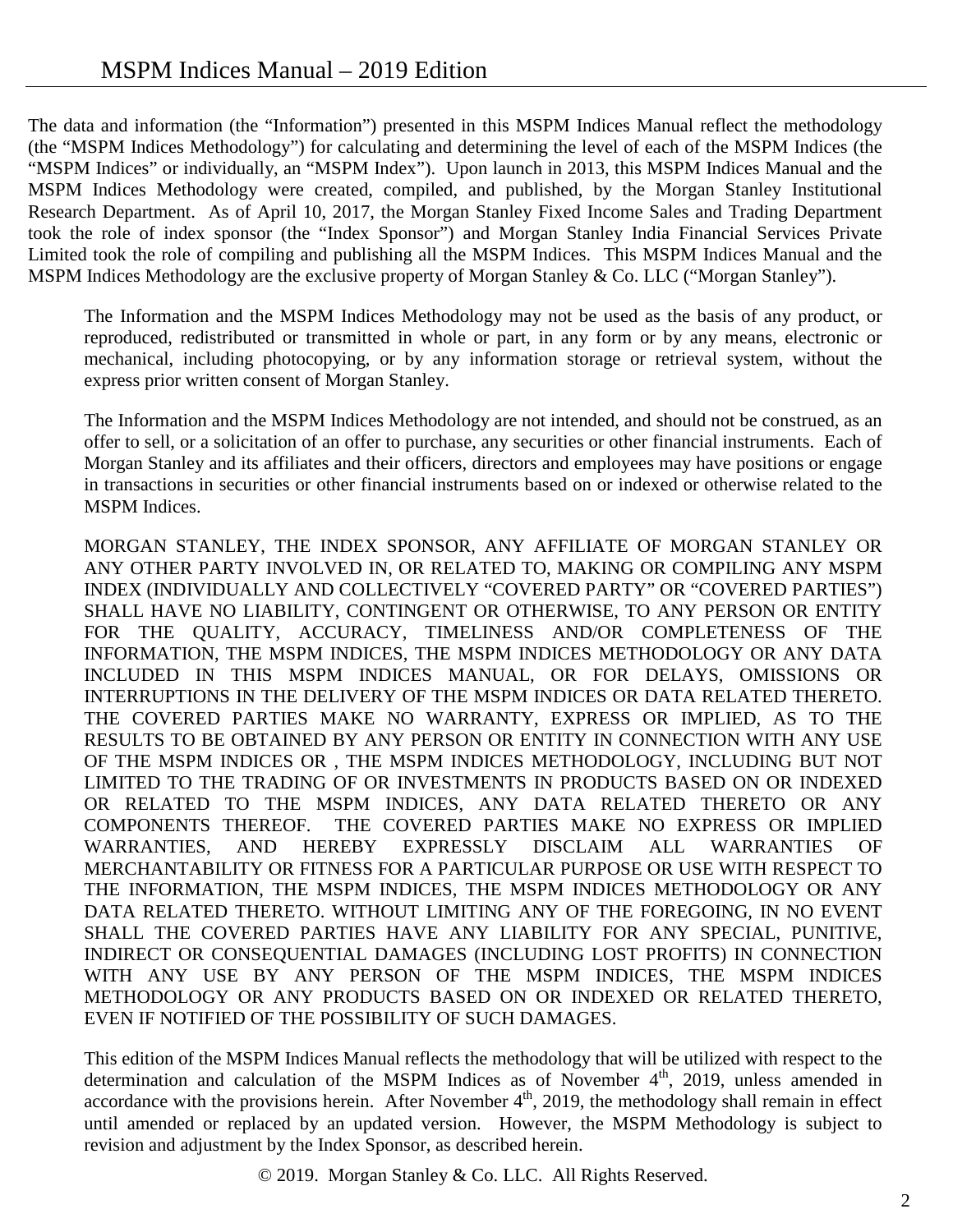# Table of Contents

| <b>Section I: Introduction</b>                                                        | Page(s)   |
|---------------------------------------------------------------------------------------|-----------|
| Overview of the MSPM Indices<br>I.1                                                   | 4         |
| L <sub>2</sub><br>The MSPM Indices Manual                                             | $4 - 5$   |
| The Currency Conventions<br>I.3                                                       | 11        |
| The Metal Conventions<br>I.4                                                          | 6         |
| A. MSPM Indices and Related Bloomberg Index Tickers                                   | 12        |
| Certain Basic Foreign Exchange Market Concepts and Definitions<br>I.5                 | $6 - 7$   |
| The MSPM Indices Committee<br>I.6                                                     | 7         |
|                                                                                       |           |
| <b>Section II: Index Rules</b>                                                        |           |
| Calculation and Publication of the MSPM Indices<br>II.1                               | 9         |
| II.2<br>Data Sources                                                                  | 9         |
| II.3<br>The MSPM Indices Methodologies                                                | $13 - 15$ |
| The Morgan Stanley Precious Metal Currency Hedged Indices (EUR, AUD, GBP) Methodology |           |
|                                                                                       |           |
| <b>Section III: Adjustments, Market Disruption Events and Discontinuance</b>          | $9 - 11$  |
| III.1 Adjustments to the MSPM Indices                                                 | $9-10$    |
| III.2 Market Disruption Events                                                        | 10        |
| III.3 Discontinuance of the MSPM Indices                                              | $10-11$   |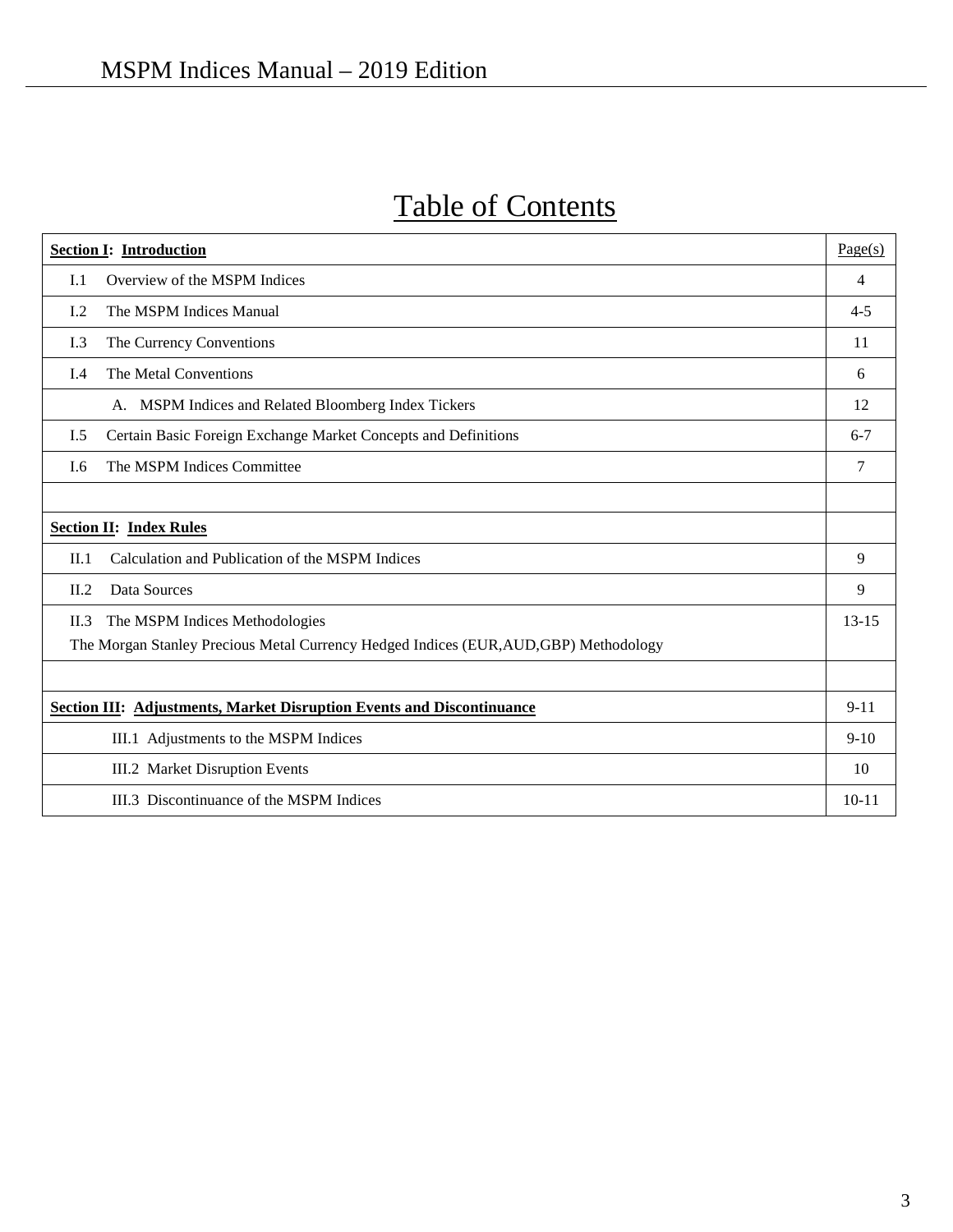### I. Introduction

### **I.1 Overview of the MSPM Indices**

The MSPM Indices suite consists of tradable indices relating to four different Precious Metals (each, an "MSPM Precious Metal") with Currency Hedges (each, an "MSPM Currency") for investors based in a number of different currencies.. The MSPM Indices were designed as benchmarks for long investments in a wide range of precious metals with an FX overlay. Each index consists of a position in metal and a position in an FX forward. The FX forwards are settled daily in metal quantities. Hence, the index values are always expressed in metal quantities. The FX overlay aims to hedge the dollar exposure in the Precious Metal for an investor based in another Currency.

The MSPM Indices were created, and are calculated and disseminated daily on a real time basis (though delayed), by or for the Index Sponsor using an objective and systematic methodology that uses publicly available data sources that reflect actual quotes or trades by market participants.

#### **The indices are total return long indices**.

The Index Sponsor first began publishing certain of the MSPM indices in August 2012 and will continue to roll out publication and calculation of new MSPM Indices in its sole discretion. In addition, the Index Sponsor has calculated historical levels for each of the MSPM Indices being published using the methodology contained herein; provided however, that historical levels published may have been calculated using generic Bloomberg mid level data sources rather than the actual reference sources set forth under "The MSPM Indices Methodologies" herein. Each of the MSPM Indices will be set to a value of 10000 as of the date of its initial calculation. Levels for the MSPM Indices may be affected by modifications to the relevant MSPM Index in accordance with this MSPM Indices Manual.

Levels for each of the MSPM Indices will be published daily, by or for the Index Sponsor, between 8:00 a.m. (London Time) and 3:45 p.m. (New York Time) on each day which constitutes a business day for the related MSPM Currency, with such levels being updated on a "delayed" basis approximately every 15 seconds based on the related reference sources set forth herein. An official closing level will be published for each of the MSPM Indices on any day which constitutes an Index Good Day for that index (see methodology herein for description of Index Good Day).

#### **I.2 The MSPM Indices Manual**

This MSPM Indices Manual describes the current MSPM Indices Methodology used by the Index Sponsor in determining and calculating the MSPM Indices levels on any given day. The Index Sponsor is committed to using commercially reasonable efforts to maintain the MSPM Indices as liquid, tradable indices that serve as benchmarks for a currency hedged investment in the MSPM Precious Metals. As a result, modifications or refinements to the MSPM Indices Methodology, and consequently this MSPM Indices Manual, may be necessary from time to time. The Index Sponsor reserves the right to make such modifications or refinements, after consultation with the MSPM Indices Committee, as it believes necessary in order to preserve and enhance the utility and tradability of the MSPM Indices as benchmarks for currency hedged investing in the MSPM Precious Metals.

Neither this MSPM Indices Manual nor any set of procedures, however, are capable of anticipating all possible circumstances and events that may affect the MSPM Indices and their respective calculation methodologies. The detailed rules-based approach contained in this MSPM Indices Manual may not at all times be able to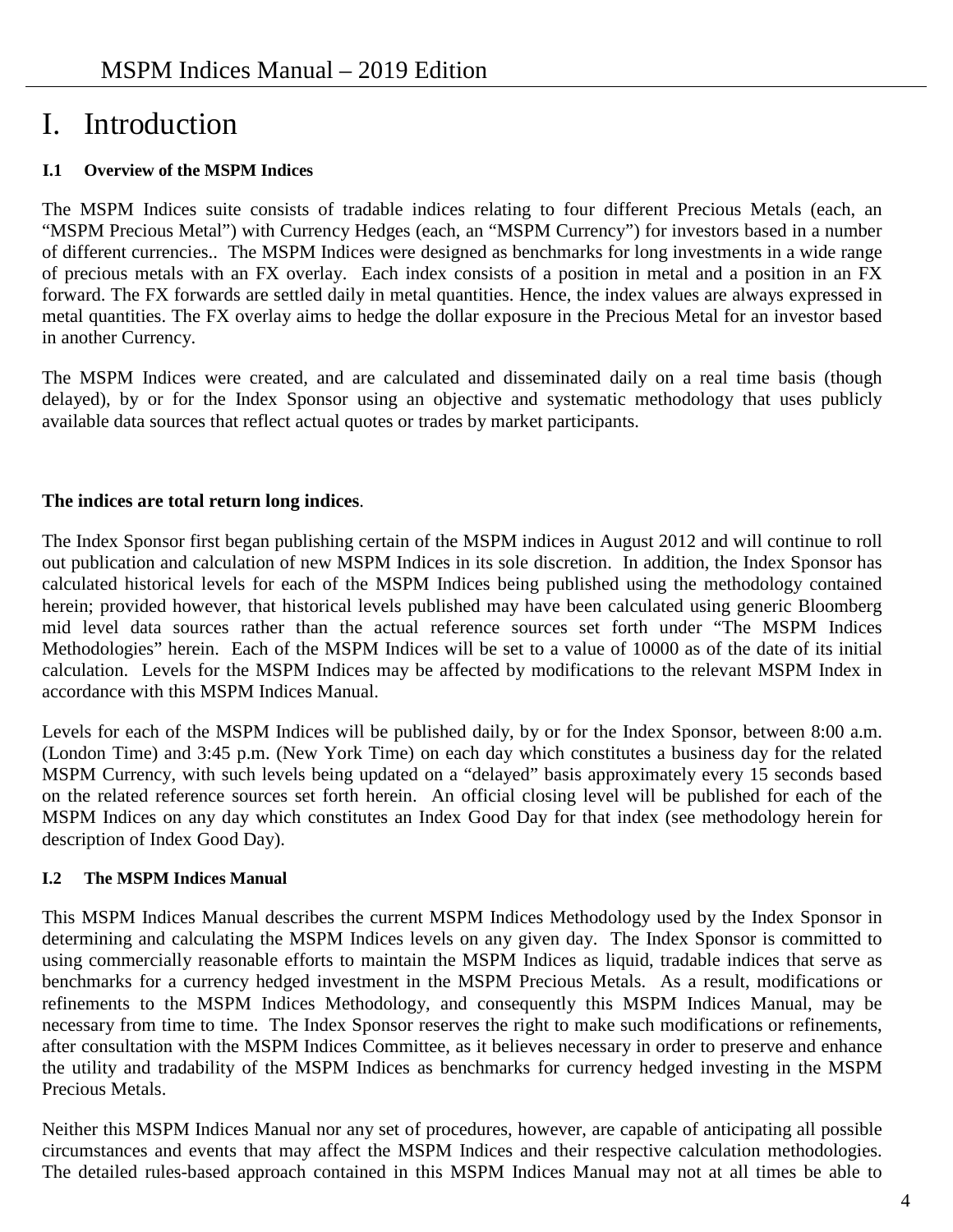reflect the underlying liquidity and condition of a specific market, particularly in periods of extraordinary market volatility or rapid technological change. Accordingly, the Index Sponsor, after consultation with the MSPM Indices Committee, may make certain determinations that cannot be adequately reflected in this MSPM Indices Manual with regard to a currency used for the hedge, the underlying precious metals, the related exchange rate or the related MSPM Index, should conditions exist (as described herein) or upon the occurrence of certain extraordinary market events and market emergencies, that in the discretion of the Index Sponsor and Index Committee, would undermine the effectiveness of the relevant MSPM Index as a measure for the related currency hedged precious metal investment performance or as a tradable index.

All questions of interpretation with respect to the application of the provisions of this MSPM Indices Manual, including any determinations that need to be made in the event of the occurrence of an adjustment event, market disruption, discontinuance or other circumstances or events that affect the MSPM Indices, will be resolved in a commercially reasonable manner by the Index Sponsor after consultation with the MSPM Indices Committee (as discussed below). The compositions of the MSPM Indices, and the value of the MSPM Indices on any given day, as determined and published by the Index Sponsor, are dispositive.

Wherever practicable, any modifications, adjustments or actions with respect to the MSPM Indices will be publicly announced by the Index Sponsor prior to their effective date.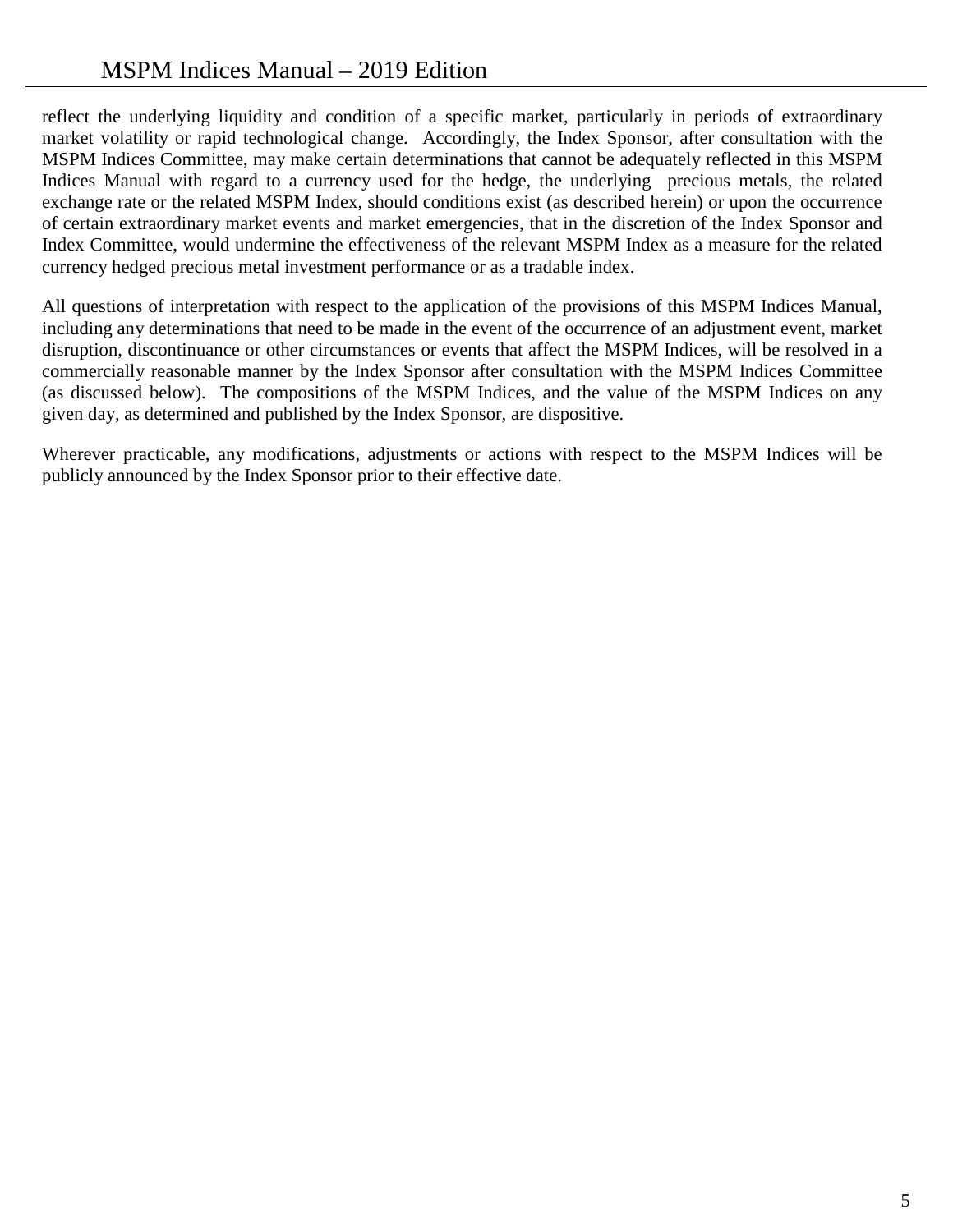#### **I.3 Currency Conventions**

 *As defined in Annex I which may, as required from time to time, be amended or updated.* 

#### **I.4 Metal Conventions**

| Metal (vs. USD) | <b>Standard Ouotation</b> |
|-----------------|---------------------------|
| Gold            | USD per 1 Gold oz.        |
| Platinum        | USD per 1 Platinum oz.    |
| Palladium       | USD per 1 Palladium oz.   |
| Silver          | USD per 1 Silver oz.      |

#### **MSPM Indices and Related Bloomberg Index Tickers**

A list of all of the MSPM Indices is contained in Annex II, as amended or updated from time to time, and can also be accessed on Bloomberg Page "ALLX MSCE" and each MSPM Index can be found using its respective Bloomberg Index Ticker.

#### **I.5 Certain Basic Foreign Exchange Market and Metals Concepts and Definitions**

#### **Currency Investment**

The FX overlay are done in "deliverable currencies", which means that a "spot transaction" will result in an actual exchange of currencies.

In order to avoid physical delivery of the MSPM Currency, the related MSPM Indices will be rebalanced daily on each Index-Good Day (as defined herein) via a "Spot Next" or "Tom Next" transaction (as described below). For some currencies, the appropriate forward tenors may be different from Spot Next or Tom Next.

#### **Spot Transaction**

In a **Spot** currency transaction, a counterparty agrees to exchange some amount "A" of currency "X" against another currency "Y" at a certain rate. Generally, the actual exchange occurs T+2 from the transaction date (with the exception of CAD, which settles T+1).

#### **Spot Next Transaction**

In a **Spot Next** transaction, a counterparty agrees to exchange some amount "A" of currency "X" against another currency "Y" at a certain rate two business days from the transaction date and receive back the same amount "A" of currency "Y" against currency "X" at the same rate plus a spread three business days from the transaction date. The spread is generally quoted in the market.

#### **Tom Next Transaction**

In a **Tom Next** transaction, a counterparty agrees to exchange some amount "A" of currency "X" against another currency "Y" at a certain rate one business day from the transaction date and receive back the same amount "A" of currency "Y" against currency "X" at the same rate plus a spread two business days from the transaction date. This spread is quoted in the market.

#### **Physical (Spot Price); Future and EFPs**

In order to close our index daily we need a Spot reference price for the metal in order to convert the proceeds from the FX forward in quantities of metals. Metal Spot prices can be computed as the sum of a Metal Future Price plus an EFP. The EFP is the adjustment that allows an investor to translate a future price into the current spot price.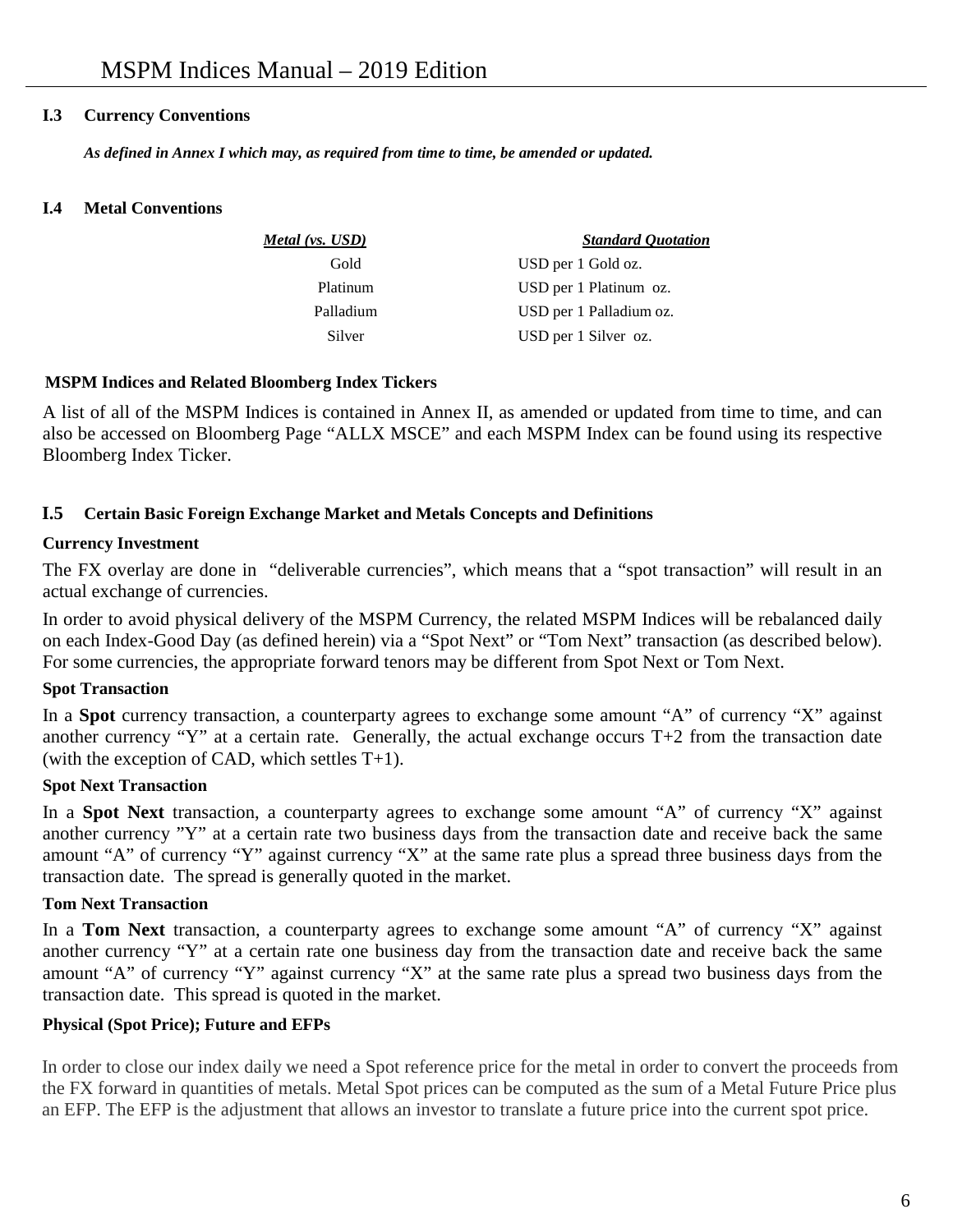#### **Exchange For Physical**

An EFP transaction involves a privately negotiated and simultaneous exchange of a futures position for a corresponding position in the underlying physical commodity. For metals contracts, the acceptable corresponding position component for an EFP is limited to the specific underlying commodity (e.g. Gold for Gold Futures).

#### **I.6 The MSPM Indices Committee**

Morgan Stanley has established an Indices Committee (the "MSPM Indices Committee") to oversee activities relating to the MSPM Methodology and the calculation and publication of the MSPM Indices. The MSPM Indices Committee will meet with the Index Sponsor on an annual basis and at other times during the year at the request of the Index Sponsor as issues or market events arise that warrant the MSPM Indices Committee's consideration.

The principal purpose of the MSPM Indices Committee is to advise the Index Sponsor with respect to, among other things, the methodology and calculation of the MSPM Indices, the effectiveness of the MSPM Indices as a measure of the related currency hedged precious metals investment performance and the need for changes in the composition or calculation methodology of the MSPM Indices. The MSPM Indices Committee, currently comprised of senior employees of the Index Sponsor and representatives from Sales and Trading, Strats, Legal and Compliance, reviews any significant market events or conditions that may affect the MSPM Indices. In addition, the MSPM Indices Committee may suggest that the Index Sponsor revise the MSPM Methodology and make any changes to the MSPM Indices as it reasonably deems necessary in response to such events or conditions. Decisions with respect to the composition, calculation and operation of the MSPM Indices in the ordinary daily course of business will be made by the Index Sponsor after consultation with the MSPM Indices Committee. Morgan Stanley considers information about any changes to the MSPM Indices and related matters to be potentially market moving and material. Therefore, all MSPM Indices Committee discussions are deemed to be confidential.

### **I.7 Morgan Stanley Conflicts of Interest**

Morgan Stanley may from time to time engage in transactions involving the underlying components of the MSPM Indices to facilitate client business or in response to a direct client instruction and may act as marketmaker in such underlying components of the MSPM Indices. Such activities may not be for the benefit of the holders of financial products linked to the Index and may have a positive or negative effect on the levels for the MSPM Indices and consequently on the value and performance of any financial products linked to the MSPM Indices. In addition, Morgan Stanley may from time to time have other roles in relation to the Index such as acting as the issuer of, or counterparty to, financial products linked to the MSPM Indices and acting as calculation agent for such products. Morgan Stanley may also issue derivative instruments in respect of the underlying components of the MSPM Indices and the use of such derivatives may affect the value of the underlying components of the MSPM Indices.

The MSPM Indices reflect the performance of the underlying components of the MSPM Indices but there is no requirement that the Index Sponsor purchase or sell the underlying components of the MSPM Indices in order to calculate the MSPM Indices. However, in its role in relation to financial products linked to the MSPM Indices, Morgan Stanley may enter into hedging transactions in respect of the underlying components of the MSPM Indices which may or may not affect the value of the underlying components of the MSPM Indices and/or the MSPM Indices. In addition, the unwinding of such hedging transactions may also affect the value of such underlying components of the MSPM Indices, which may in turn affect the value of the MSPM Indices and any financial products linked to the MSPM Indices.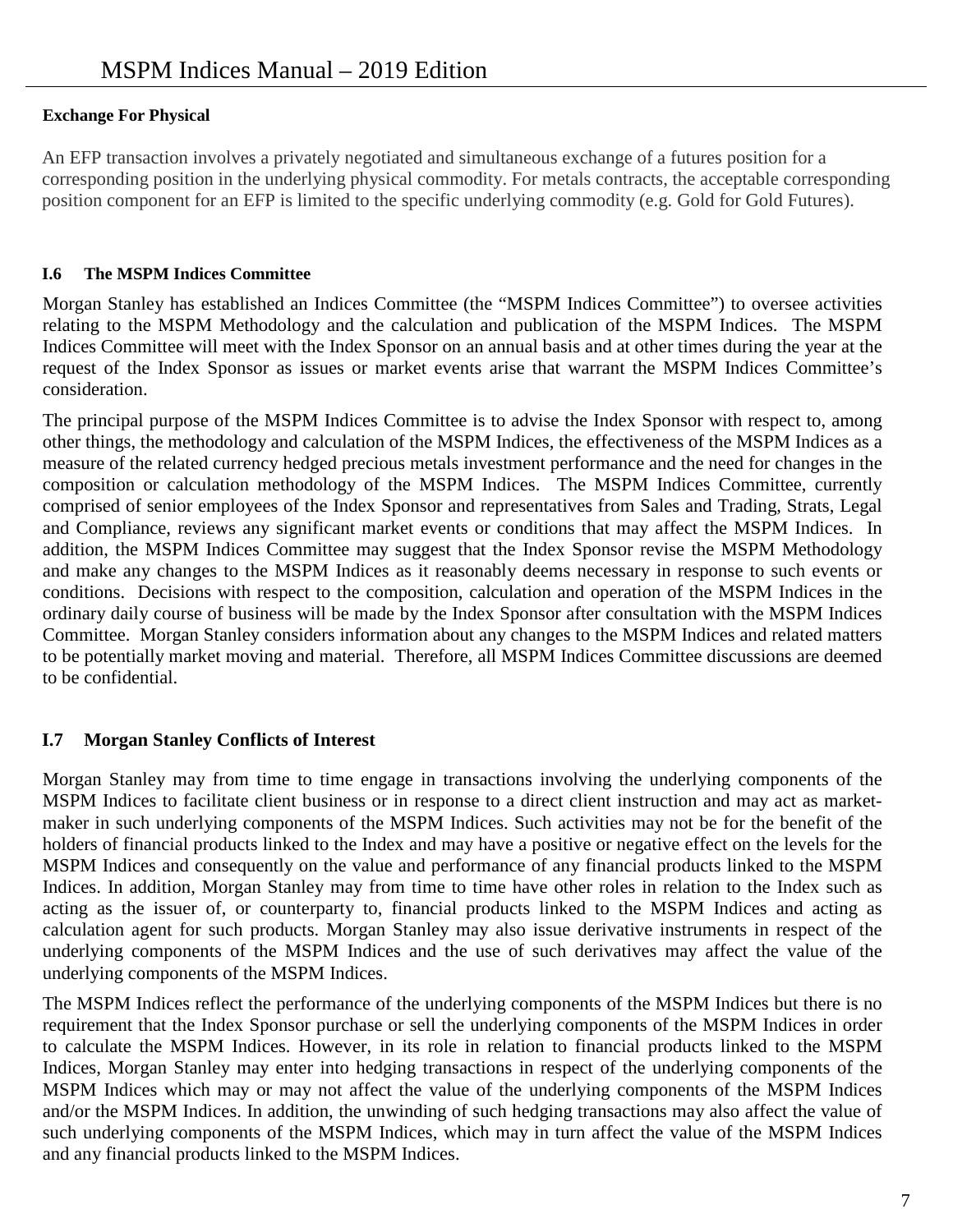These and other activities carried out by Morgan Stanley may present conflicts of interest and may affect the levels for the MSPM Indices in ways detrimental to investors in financial products linked to the MSPM Indices.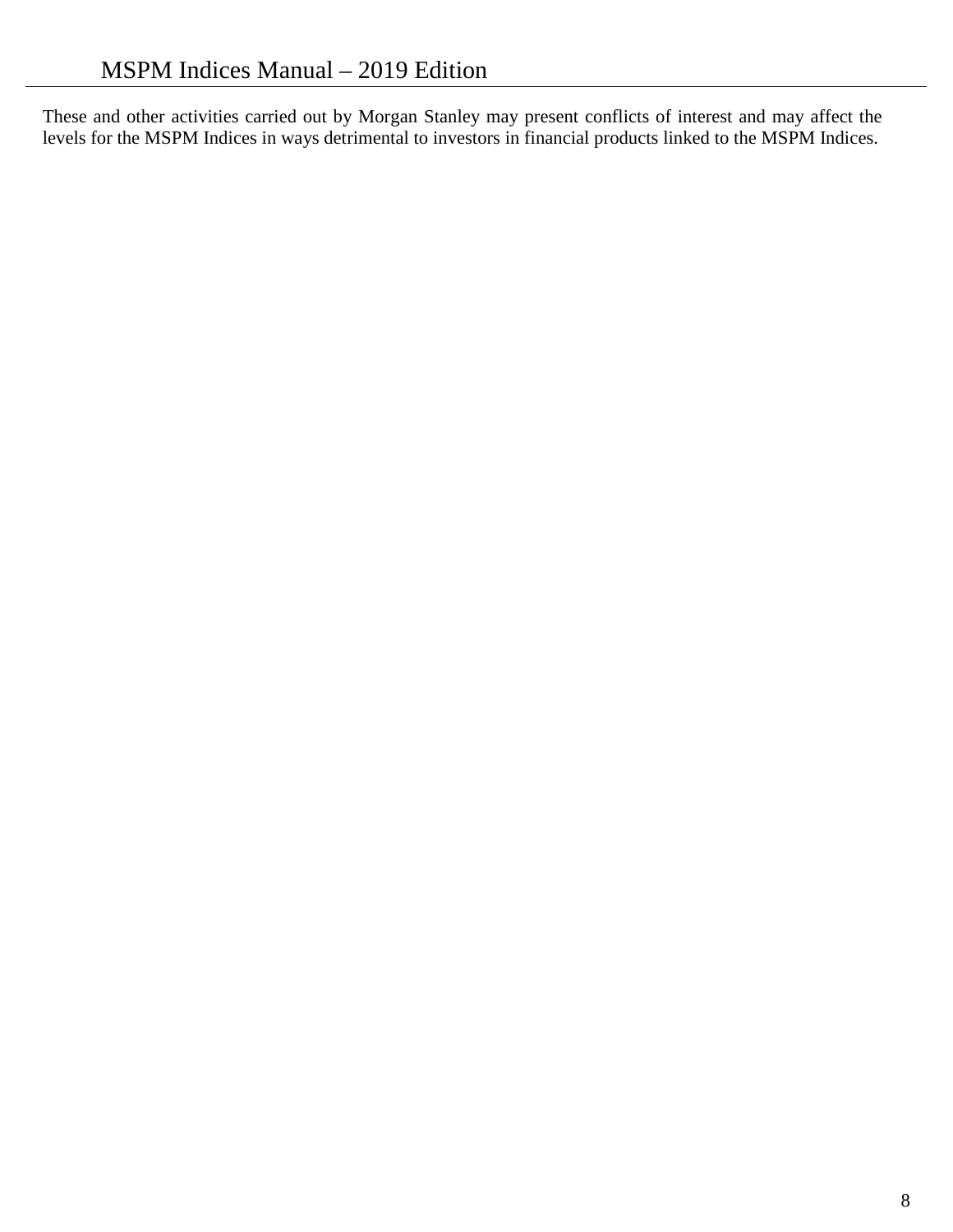## II. Index Rules

#### **II.1 Calculation and Publication of the MSPM Indices**

The Index Sponsor will itself or through its calculation agent (if any) use commercially reasonable efforts to calculate and publish (a) delayed levels for the MSPM Indices from 8:00 a.m. London Time to 3:45 p.m. new York time and (b) closing levels for the MSPM Indices at 3:45 p.m. New York time on any Index Good Day (being a day on which CME Official Metal Settlement Prices are computed at 1:30pm New York time and which is also a day on which commercial banks and foreign exchange markets settle payments and are open for general business (including dealings in foreign exchange and foreign currency deposits) in London

Published levels for the MSPM Indices will be rounded to three (3) decimals. Closing levels for the MSPM Indices for purposes of the Index Methodology calculations will be rounded to seven (7) decimals.

### **II.2 Data Sources**

Reuters will be the primary source used to obtain the relevant spot foreign exchange rates used in the calculation of the MSPM Indices. The Chicago Mercantile Exchange (CME) will be the primary source used to obtain the relevant Precious Metal Futures prices. WM will be the primary source used to obtain the relevant fixings for the relevant foreign exchange market. To the extent possible, the underlying rates represent those sources that are commonly used by market participants when executing foreign investment transactions. Where available, multi-contributor rate sources are used over single contributor rate sources, with the exception of official fixing rates.

Reference sources for any of the rates or inputs in the methodology may be changed by the Index Sponsor, if after consultation with the Index Committee, the Index Sponsor determines that (i) the reference source is no longer available, (ii) the reference source has been replaced by another source or (iii) in its reasonable judgment, the source is manifestly incorrect and no longer reflects accurate market data. In the event of any such determination, and wherever practicable, any such source change will be publicly announced prior to its effective date.

#### **II.3 The Morgan Stanley Precious Metal Currency Hedged Indices Methodology**

The methodology applicable to the computation of the level for each of the MSPM Indices is defined in Annex III, as amended and updated from time to time.

# III. Adjustments, Market Disruption Events and Discontinuance

#### **III.1 Adjustments to the MSPM Indices**

While the methodologies, composition and calculations described herein to calculate the MSPM Indices are currently in use by the Index Sponsor, it is possible that market, regulatory, judicial, financial, fiscal or other circumstances (including, but not limited to, any adjustment events as described below) may arise that would, in the opinion of the Index Sponsor, necessitate a modification or adjustment to such methodologies, composition or calculation. In such event, the Index Sponsor, after consultation with the Index Committee, will make such modifications or adjustments based on market conditions and other relevant factors, as in the judgment of the Index Sponsor, are necessary to maintain such index as a tradable benchmark for investments in Precious Metals with an FX overlay (hedge). Wherever practicable, any adjustments will be publicly announced as soon as is reasonably practicable and prior to the effective date.

An "**adjustment event**" with respect to any MSPM Index includes, but is not limited to, any of the following: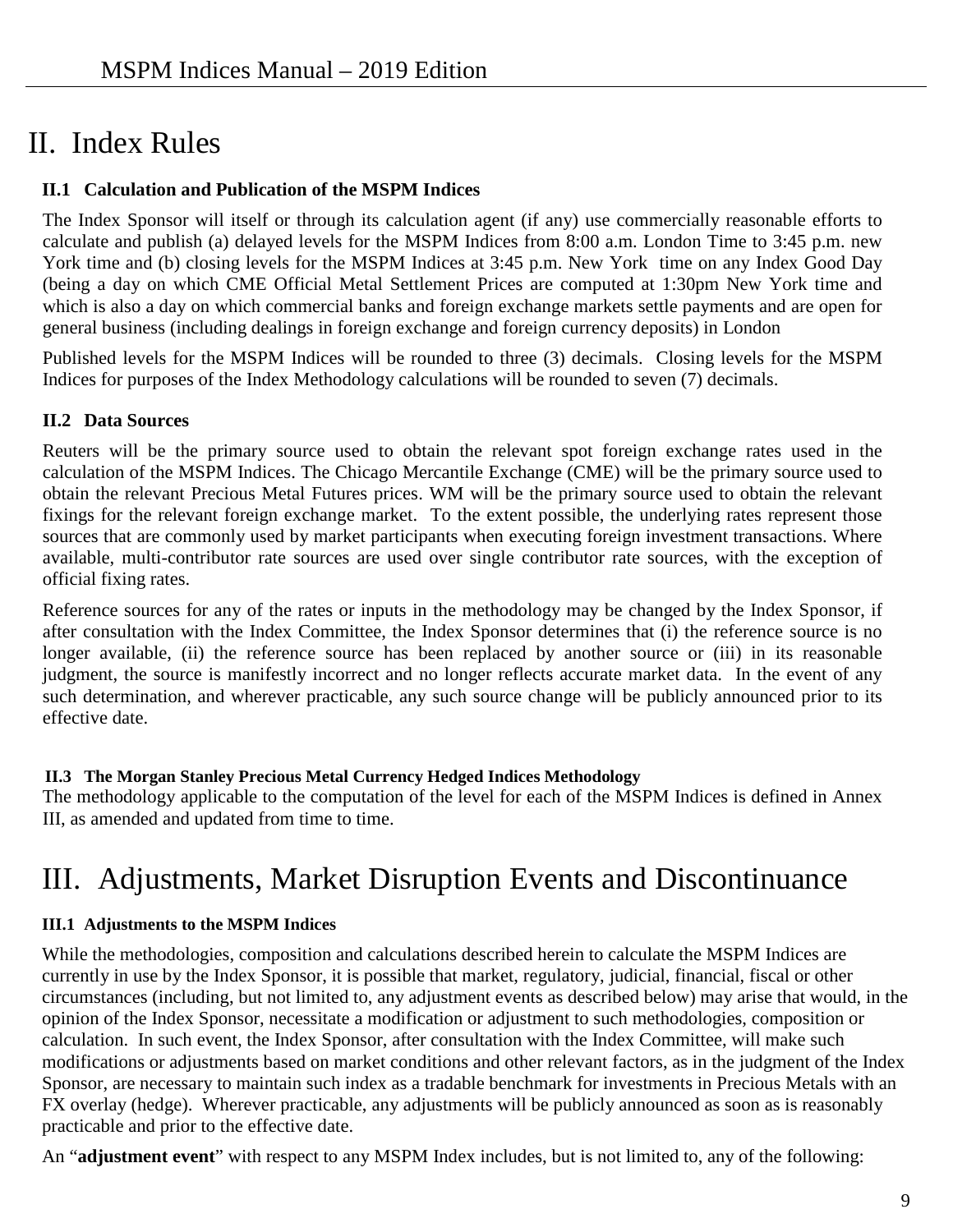- the related exchange rate splits into dual or multiple exchange rates; or
- the related currency has been removed from circulation or otherwise discontinued and banks dealing in foreign exchange and foreign currency deposits in the MSPM Currency commence trading a successor or substitute currency substantially similar to the MSPM Currency that the Index Sponsor determines is comparable to the discontinued MSPM Currency;

#### **III.2 Market Disruption Events**

The occurrence or existence of any of the below, as determined by the Index Sponsor:

- any event or any condition (including without limitation any event or condition that occurs as a result of the enactment, promulgation, execution, ratification, change in any application or official interpretation of, or any change in or amendment to, any law (including those laws or regulations that relate to taxation), rule or regulation by any applicable governmental authority) that (i) results in a lack of, or a material decline in, liquidity in the market for trading in any MSPM Currency that generally makes it impossible, illegal or impracticable for market participants, or hinders, disrupts or impairs their abilities, (a) to convert from one foreign currency to another through customary commercial channels, (b) to effect currency transactions in, or to obtain market values of, such currency, (c) to obtain a firm quote for the related exchange rate or (d) to obtain the relevant exchange rate by reference to the applicable price source; or (ii) leads to or may lead to a currency peg regime;
- (i) the declaration of a banking moratorium or the suspension of payments by banks, in either case, in the country of any currency used to determine the MSPM Currency exchange rate or (ii) the declaration of capital and/or currency controls (including without limitation any restriction placed on assets in or transactions through any account through which a non-resident of the country of any currency used to determine the currency exchange rate may hold assets or transfer monies outside the country of that currency, and any restriction on the transfer of funds, securities or other assets of market participants from, within or outside of the country of any currency used to determine the applicable exchange rate);
- an event or circumstance (including without limitation, a systems failure, natural or man-made disaster, act of God, armed conflict, act of terrorism, riot or labor disruption or any similar intervening circumstance) that is beyond the reasonable control of the Index Sponsor and that the Index Sponsor determines affects the related MSPM Index in any fashion;
- the method of calculating the value of the MSPM Currency is changed in a material respect, or is in any other way modified so that the conventional market quotation does not, in the opinion of the Index Sponsor, fairly represent the value of such MSPM Currency; or
- the Index Sponsor determines that there is a material difference in a relevant MSPM Currency exchange rate, as determined by reference to the rate source for the related MSPM Index and any other market source.
- In addition to these Market Disruption Events, there may be additional market disruption events ("Additional Market Disruption Events") applicable to certain indices relating to particular precious metals and/or currencies. These Additional Market Disruption Events will be included in Annex III with the calculation methodology for the relevant Index.

### **III.3 Discontinuance of the MSPM Indices**

The Index Sponsor may, in its sole discretion, after consultation with the Index Committee, discontinue calculating and publishing any MSPM Index at any time upon the occurrence of, but not limited to, any of the following:

• if as a result of a market disruption event or an adjustment event, an adjustment to and/or calculation of the related MSPM Index is no longer reasonably possible or practical, in the determination of the Index Sponsor;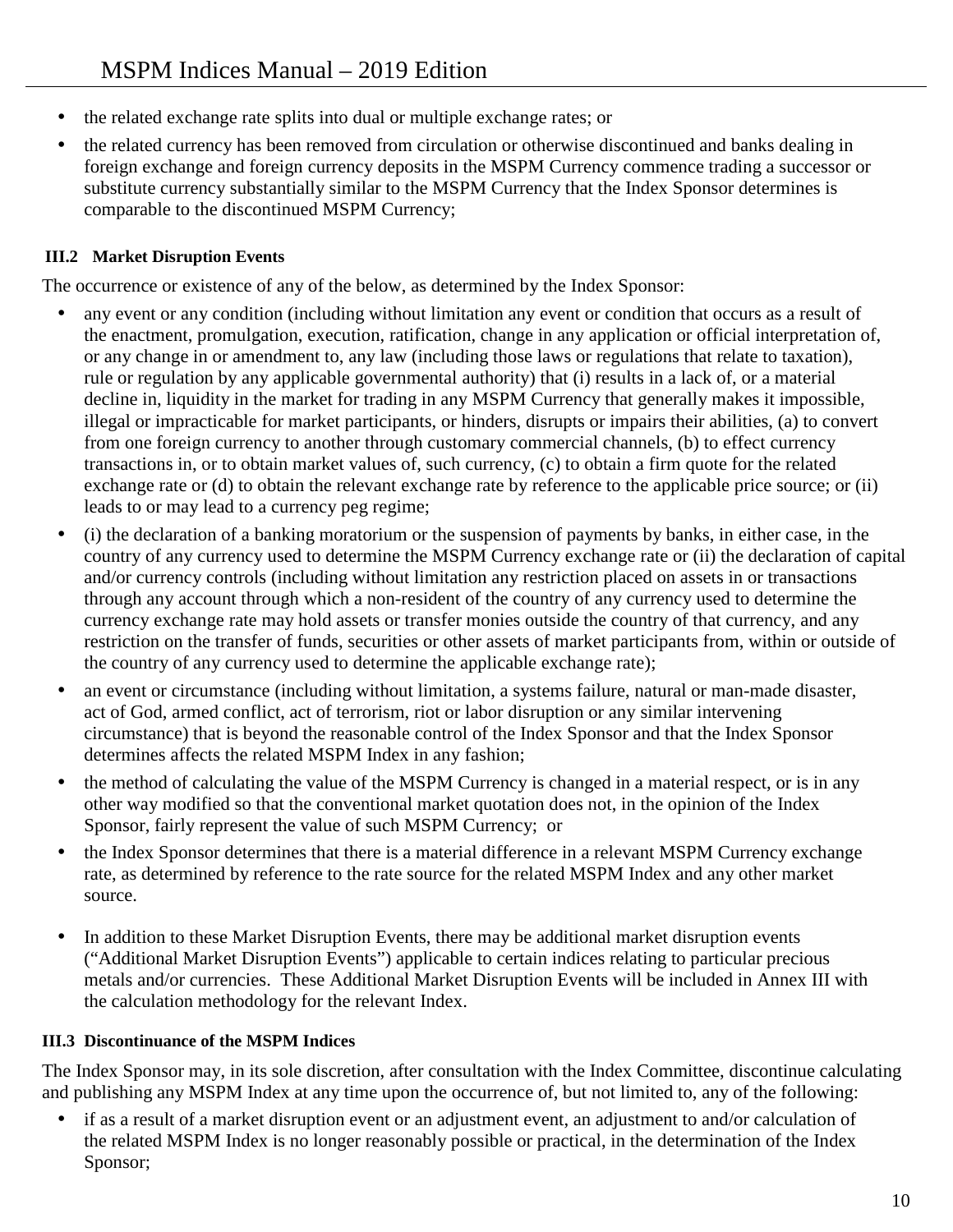- the Index Sponsor or its successor terminates its index publication business operations, is declared insolvent or is subject to winding-up proceedings; or
- the Index Sponsor or its successor determines that it is no longer in its commercial interest to continue publishing the index.

Upon any such discontinuance, the Index Sponsor will use commercially reasonable efforts to publicly announce such discontinuance as soon as is reasonably practicable prior to the effective date.

#### Annex I

#### Currency Conventions

*Currencies (vs. USD) Standard Quotation* 

Australian dollar (AUD) USD per 1 AUD British pound (GBP) USD per 1 GBP European Union euro (EUR) USD per 1 EUR Singapore Dollar (SGD) SGD per 1 USD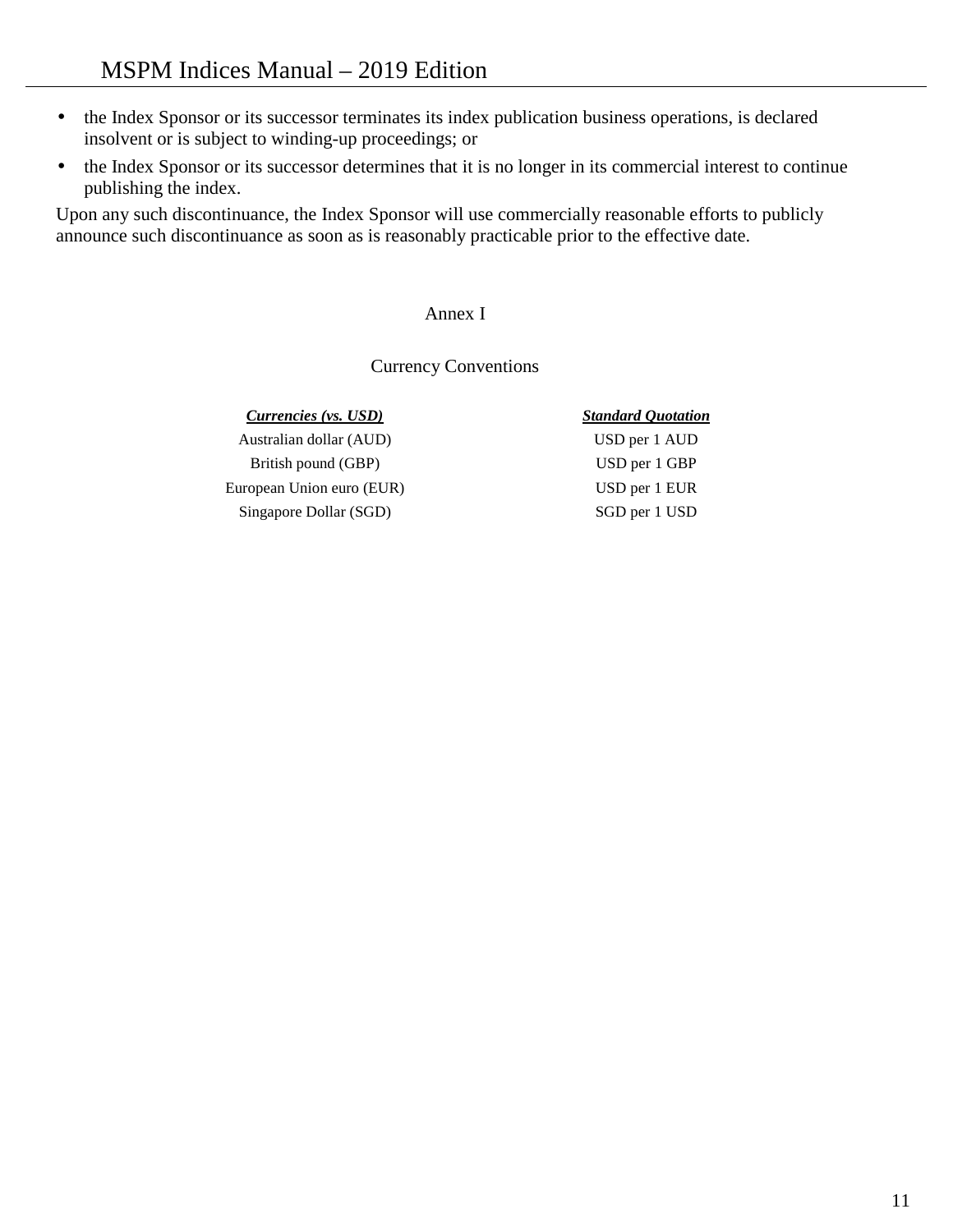### Annex II

### MSPM Indices

| <b>Morgan Stanley Precious Metal Currency Hedged Indices</b> |                                              |                          |                                         |  |
|--------------------------------------------------------------|----------------------------------------------|--------------------------|-----------------------------------------|--|
| <b>Index Name</b>                                            | <b>Precious Metal</b><br><b>Denomination</b> | <b>FX Currency Hedge</b> | <b>Bloomberg</b><br><b>Index Ticker</b> |  |
| Morgan Stanley EUR Gold Index                                | GOLD                                         | <b>EUR</b>               | <b>MSCEGLDE</b>                         |  |
| Morgan Stanley GBP Gold Index                                | GOLD                                         | GBP                      | <b>MSCEGLDG</b>                         |  |
| Morgan Stanley AUD Gold Index                                | <b>GOLD</b>                                  | <b>AUD</b>               | <b>MSCEGLDA</b>                         |  |
| Morgan Stanley SGD Gold Index                                | GOLD                                         | SGD                      | <b>MSCEGLDS</b>                         |  |
| Morgan Stanley EUR Platinum Index                            | <b>PLATINUM</b>                              | <b>EUR</b>               | <b>MSCEPTE</b>                          |  |
| Morgan Stanley GBP Platinum Index                            | <b>PLATINUM</b>                              | <b>GBP</b>               | <b>MSCEPTG</b>                          |  |
| Morgan Stanley AUD Platinum Index                            | <b>PLATINUM</b>                              | <b>AUD</b>               | <b>MSCEPTA</b>                          |  |
| Morgan Stanley SGD Platinum Index                            | <b>PLATINUM</b>                              | SGD                      | <b>MSCEPTS</b>                          |  |
| Morgan Stanley EUR Palladium Index                           | <b>PALLADIUM</b>                             | <b>EUR</b>               | <b>MSCEPLE</b>                          |  |
| Morgan Stanley GBP Palladium Index                           | <b>PALLADIUM</b>                             | GBP                      | <b>MSCEPLG</b>                          |  |
| Morgan Stanley AUD Palladium Index                           | <b>PALLADIUM</b>                             | <b>AUD</b>               | <b>MSCEPLA</b>                          |  |
| Morgan Stanley SGD Palladium Index                           | <b>PALLADIUM</b>                             | <b>SGD</b>               | <b>MSCEPLS</b>                          |  |
| Morgan Stanley EUR Silver Index                              | <b>SILVER</b>                                | <b>EUR</b>               | <b>MSCESIE</b>                          |  |
| Morgan Stanley GBP Silver Index                              | <b>SILVER</b>                                | GBP                      | <b>MSCESIG</b>                          |  |
| Morgan Stanley AUD Silver Index                              | <b>SILVER</b>                                | <b>AUD</b>               | <b>MSCESIA</b>                          |  |
| Morgan Stanley SGD Silver Index                              | <b>SILVER</b>                                | <b>SGD</b>               | <b>MSCESIS</b>                          |  |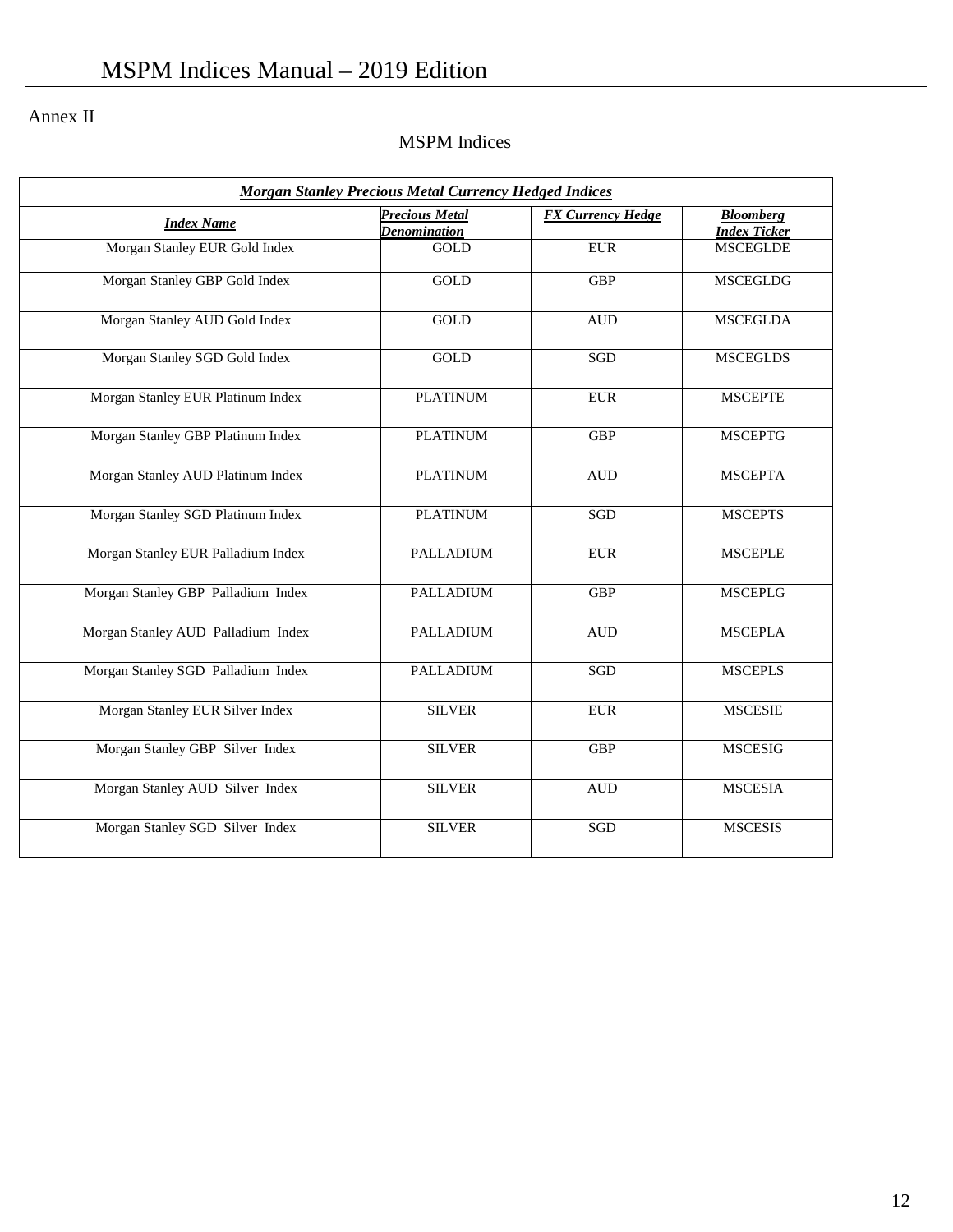#### Annex III

Index Methodology Description

#### **Morgan Stanley Precious Metal Index Methodology for MSCEGLDE (EUR/GOLD), MSCEGLDA (AUD/GOLD), MSCEGLDG (GBP/GOLD)**

"**Business Day**" means a day on which COMEX is open for trading (for normal trading hours and with a Daily Settlement Time Range: 13:29:00-13:30:00 EST) in the Precious Metal Future and which is also a settlement date for the GBP currency.

On any Business Day ("D") the related MSPM Index closing level ("I") will be computed as follows:

$$
I_D = I_{D-1} + \frac{I_{D-2} \times [COMEX_{D-2} - EFP_{D-2}]}{[COMEX_D - EFPba_D] \times FX_{mid,D-2}} \times [FX_{mid,D} - FW (D_{-1}, S_{FX,D})]
$$

where

$$
FW(T1,T2) = FX_{mid,T1} + \left[ \frac{Pts_{SN,FX,T1}}{10000} + \frac{(Pts_{1w,FX,T1} - pts_{SN,FX,T1}) \times (T2 - SN_{FX,T1})}{10000 \times (1W_{FX,T1} - SN_{FX,T1})} \right] \times 1(T2 - SN_{FX,T1})
$$

where:

- **"I"** is the related Index closing level;
- • **"D-1"** is the first Business Day preceding day D;
- **"D-2"** is the first Business Day preceding D-1;
- (1" *X* ) **"** is 1 if X≥0 and 0 otherwise.
- • **"FX,mid"** is the exchange rate fixing using WM rates calculated as WM,Mid on the Fix Source at the roll time
- *Here*  $H$ **Ex**  $_{Mat, FX, t}$  **"** refers to the ask side of the points for term Mat, for currency FX on day t
- **"SFX,T**" is the Spot Settlement date of FX on date T according to usual convention
- **"SN<sub>FX</sub>T"** is the Spot Next Settlement date of FX on date T according to usual conventions."
- **"1WFX,T"** is the 1 week Settlement date of FX Currency pair on date T according to usual conventions.
- **EFPba**,  $\text{T}$  refers to the ask side of EFP quote if  $[FX_{mid,D} FW (D_{-1}, S_{FX,D})]$ <0 and the bid side otherwise. The EFP is updated daily by Morgan Stanley trading desk.
- **EFP refers to the mid EFP quote**.
- **COMEX** means the precious metal future settlement price settlement as published by CME at or before 3.45 pm New York time. The underlying reference future expiry is chosen according to the following table (we take the first Future expiring such Maturity month).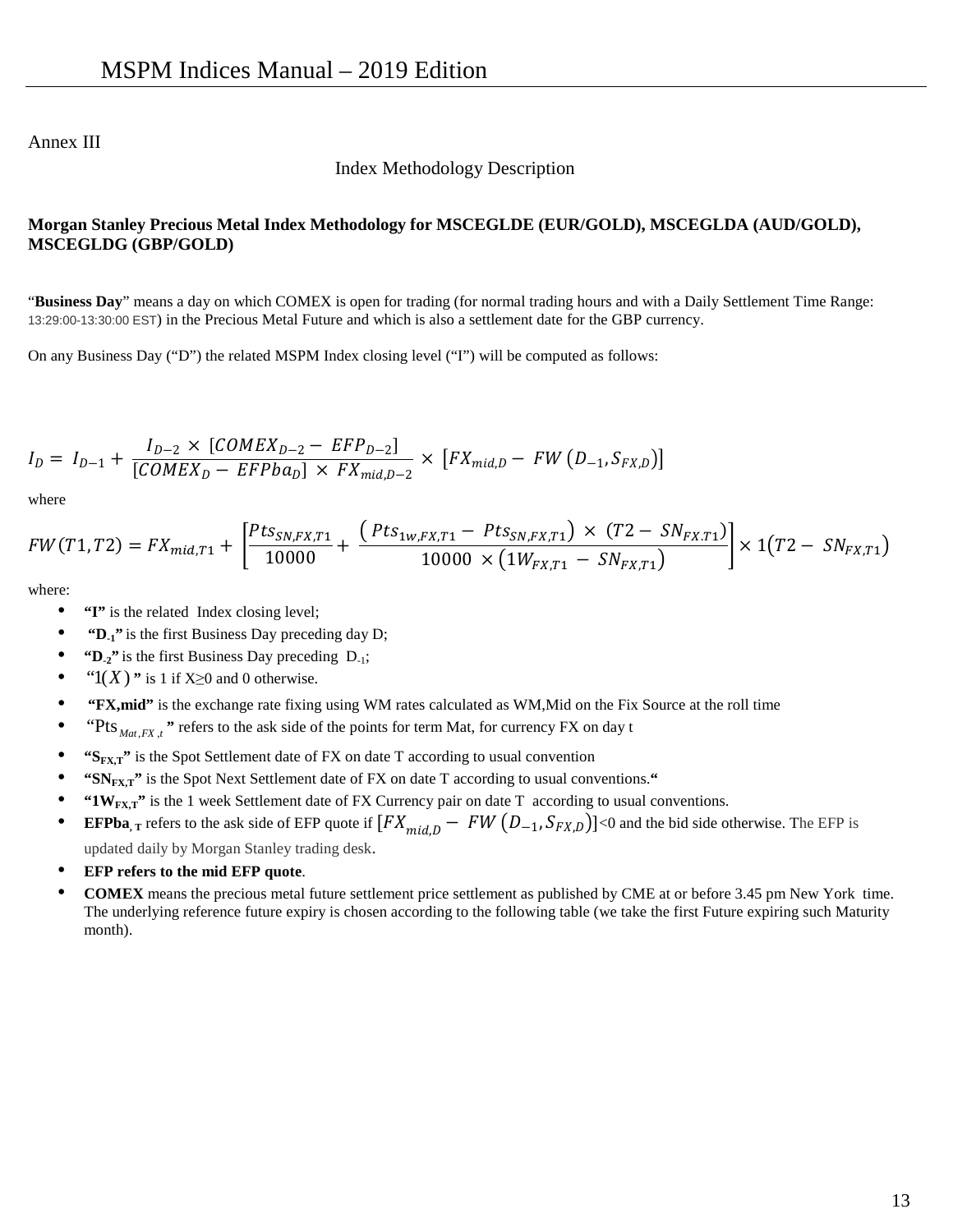### MSPM Indices Manual – 2019 Edition

Only on the 4<sup>th</sup> of November 2019, as per the Index Methodology effective from April 10, 2019,

$$
FW(T1, T2) = FX_{ask,T1} + \left[ \frac{pts_{SN,FX,T1}}{10000} + \frac{\left(Pts_{1W,FX,T1} - Pts_{SN,FX,T1}\right) \times (T2 - SN_{FX,T1})}{10000 \times \left(1W_{FX,T1} - SN_{FX,T1}\right)} \right] \times 1(T2 - SN_{FX,T1})
$$

where . "FX, ask" is the exchange rate fixing using WM rates calculated as WM, mid + (WM, Ask – WM, mid)/8 on the Fix Source at the roll time

|                                 | <b>D</b> in 25 Jan-<br>24 March | $D$ in 25<br>March-24<br>May | <b>D</b> in 25 May-<br>24 July | D in 25 July-24<br><b>November</b> | $D$ in 25<br>November-24<br>January |
|---------------------------------|---------------------------------|------------------------------|--------------------------------|------------------------------------|-------------------------------------|
| Reference<br><b>GOLD Future</b> | April                           | June                         | August                         | December                           | February                            |

| <b>MSPM</b><br><b>Index</b> | "FX" Currency | <b>FX Roll</b><br>Time | <b>Fix Source</b><br>(Mid)<br>(Reuters) | $S/N$ , $T/N$ ,<br><b>1W Source</b><br>(Reuters) | <b>Precious Metal Future</b><br>(Exchange, Future ticker) |
|-----------------------------|---------------|------------------------|-----------------------------------------|--------------------------------------------------|-----------------------------------------------------------|
| <b>MSCEGLE</b>              | <b>EUR</b>    | $4:00$ p.m.<br>London  | WMRSPOT05                               | $EURFWD =$<br><b>TTKL</b>                        | GOLD (COMEX, GC.)                                         |
| <b>MSCEGLA</b>              | <b>AUD</b>    | $4:00$ p.m.<br>London  | WMRSPOT12                               | $AUDFWD =$<br>TTKL                               | GOLD (COMEX, GC)                                          |
| <b>MSCEGLG</b>              | <b>GBP</b>    | 4:00 p.m.<br>London    | WMRSPOT07                               | $GBPFWD =$<br><b>TTKL</b>                        | GOLD (COMEX, GC)                                          |

(1) The "=TTKL" notation signifies that the source of the data is obtained via Tullett, Prebon inter-dealer brokers based in London.